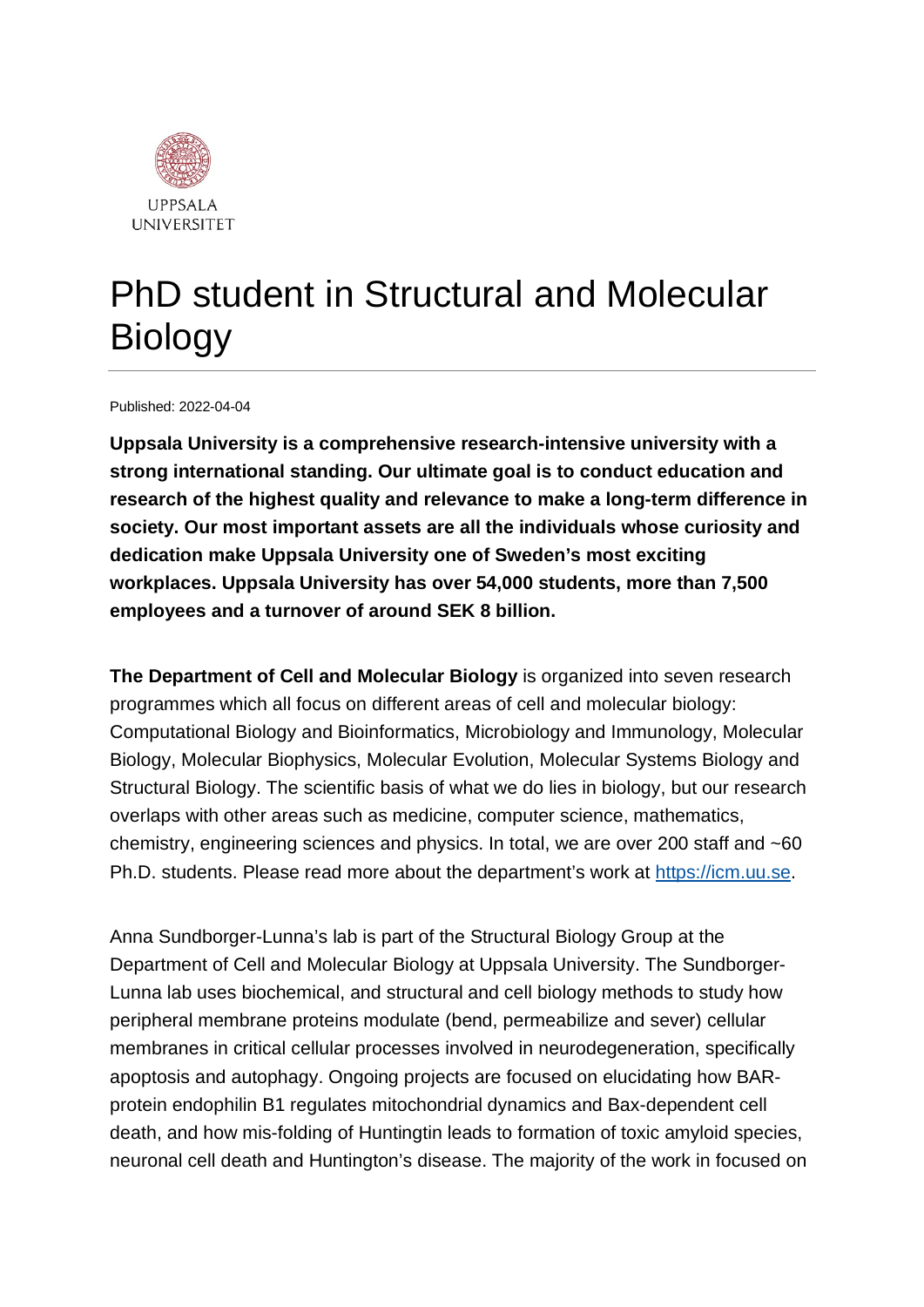structural determination of proteins and protein-lipid complexes by cryo-electron microscopy. This is done both locally, at Cryo-EM Uppsala [\(https://www.icm.uu.se/cryo-em/\)](https://www.icm.uu.se/cryo-em/) and at the national facility at SciLifeLabs in Solna [\(https://www.scilifelab.se/units/cryo-em/\)](https://www.scilifelab.se/units/cryo-em/).

## [Read more about our benefits and what it is like to work at Uppsala University](https://www.uu.se/en/about-uu/join-us/)

### **Duties**

The candidate will predominately work on the VR-funded project concerning the molecular mechanisms controlling mitochondrial membrane remodeling during cell death. This work includes protein expression and purification, biochemical and biophysical methods to study protein-protein and protein-lipid interactions, cell culture, cell-based apoptosis assays, cryo-EM sample preparation, analysis, image analysis and 3D reconstruction.

### **Requirements**

The candidate must have a M.Sc. degree in Biochemistry, Biology, Cell Biology, Chemistry or a related field and extensive experience in protein chemistry (protein expression and purification in E.coli), cryo-EM sample preparation and analysis, in addition to other protein characterization methods, including ITC, SEC, DLS, etc.,). The candidate must also have excellent communication skills and master English in written and spoken form, be detail-oriented, organized and able to keep impeccable notes.

# **Additional qualifications**

Additional qualifications we are looking for are the ability to work in a group and to be motivated to learn new things.

Rules governing PhD students are set out in the Higher Education Ordinance chapter 5, §§ 1-7 and in [Uppsala University's rules and guidelines.](https://regler.uu.se/?languageId=1)

# **About the employment**

The employment is a temporary position according to the Higher Education Ordinance chapter 5 § 7*.* Scope of employment 100 %. Starting date as agreed. Placement: Uppsala